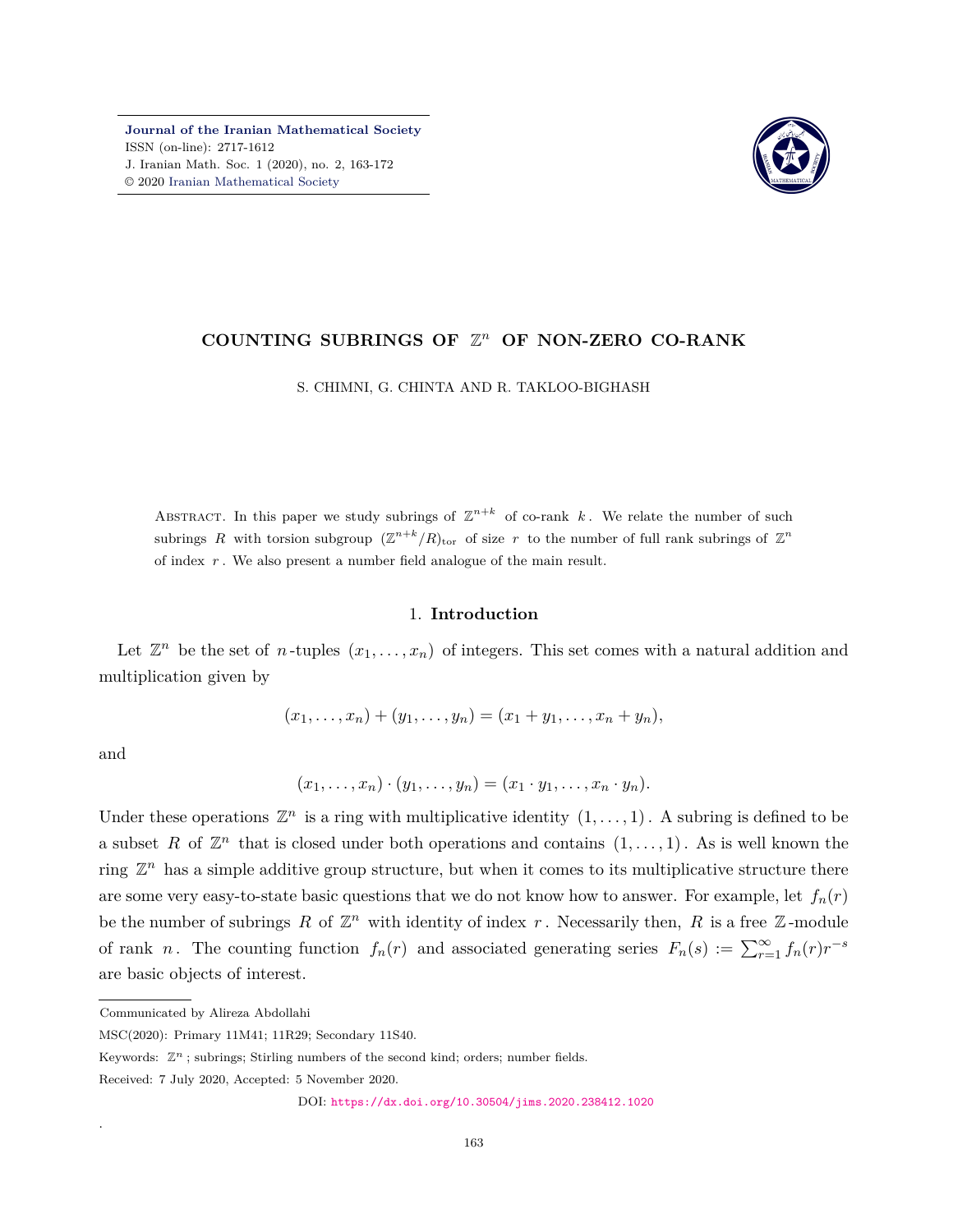The general theory developed by Grunewald, Segal and Smith  $[5]$  shows that  $F_n(s)$  can be expressed as an Euler product of rational functions of *p <sup>−</sup><sup>s</sup>* over all primes *p* , but only for *n ≤* 4 has this rational function been computed explicitly. For  $n = 2$  this expression is immediate. It is originally due to Datskovksy and Wright [\[4\]](#page-9-1) for  $n=3$  and Nakagawa [\[9\]](#page-9-2) for  $n=4$ . In fact, these authors studied the more general problem understanding the distribution of orders in cubic or quartic algebras, a particular case of which was the computation of the generating series  $F_3(s)$  in [[4](#page-9-1)] and  $F_4(s)$  in [\[9\]](#page-9-2). Liu [\[8\]](#page-9-3) proved a number of interesting theorems about  $f_n(r)$ , including the computation of  $F_n(s) := \sum_{r=1}^{\infty} f_n(r)r^{-s}$ for  $n \leq 4$  by an alternative method.

For *n >* 4 the situation is considerably more complicated. Kaplan, Marcinek, and Takloo-Bighash [[7\]](#page-9-4), by using the methods of *p* -adic integration, obtained results for the location and order of the rightmost pole of  $F_5(s)$  without explicitly computing the series. They also obtained estimates for the location of the rightmost pole of  $F_n(s)$  for  $n > 5$ . One of the reasons to study the analytic properties of the generating series  $F_n(s)$  is to find asymptotic formulae for  $N_n(B) = \sum_{r \le B} f_n(r)$ . The theory of *p*-adic integration [\[5\]](#page-9-0) shows that  $N_n(B)$  grows like a non-zero constant  $C_n$  multiplied by  $B^{\alpha(n)}(\log B)^{b(n)-1}$  for  $\alpha(n) \in \mathbb{Q}$  and  $b(n) \in \mathbb{N}$ . Combining the results of [[4](#page-9-1),[7,](#page-9-4)[9\]](#page-9-2) we know the following about the behavior of  $N_n(B)$ :

**Theorem 1.1.** *If*  $n \leq 5$  *there is a constant*  $C_n$  *such that* 

$$
N_n(B) \sim C_n B(\log B)^{\binom{n}{2}-1}
$$

*as*  $B \to \infty$ *. If*  $n \geq 6$ *, for any*  $\epsilon > 0$  *we have* 

$$
B(\log B)^{\binom{n}{2}-1} \ll N_n(B) \ll_{\epsilon} B^{\frac{n}{2}-\frac{7}{6}+\epsilon}.
$$

In fact, results of Brakenhoff [\[3\]](#page-9-5), Atanasov-Kaplan-Krakoff-Menzel [[1](#page-8-0)], and [[6](#page-9-6)] give better bounds for  $n \geq 6$ .

As mentioned above  $f_n(r)$  counts full rank  $\mathbb{Z}$ -submodules of  $\mathbb{Z}^n$  that are of index r. A natural question to ask is whether one can quantify the distribution of subrings of  $\mathbb{Z}^n$  which as  $\mathbb{Z}$ -submodules are not of rank *n*. Let us make this precise. Let  $\phi_n(r)$  be the number of full-rank sublattices of  $\mathbb{Z}^n$ which are closed under the multiplication of  $\mathbb{Z}^n$ . It is a well-known fact (e.g., Proposition 2.3 of  $[8]$  $[8]$  $[8]$ ) that for each  $n \geq 2, r \geq 1$  we have  $f_n(r) = \phi_{n-1}(r)$ . It turns out that for many purposes the function  $\phi_n(r)$  is a more convenient function to work with—and in fact the theory developed in [[5](#page-9-0)] deals with the function  $\phi_n(r)$ .

We now define an analogue of the function  $\phi_n(r)$  for lattices of non-zero co-rank. For  $0 \leq k \leq n$ , define  $\phi_{n,k}(r)$  be the number of sublattices *L* of  $\mathbb{Z}^n$  which have the following properties:

- The lattice *L* is closed under multiplication;
- as a  $\mathbb{Z}$ -submodule,  $L$  is of co-rank  $k$  in  $\mathbb{Z}^n$ ;
- the size of the torsion subgroup of  $\mathbb{Z}^n/L$  is equal to *r*.

Clearly,  $\phi_{n,0}(r) = \phi_n(r)$ . It turns out that the function  $\phi_{n,k}(r)$  and  $\phi_n(r)$  have a simple relationship. The following theorem is our main result.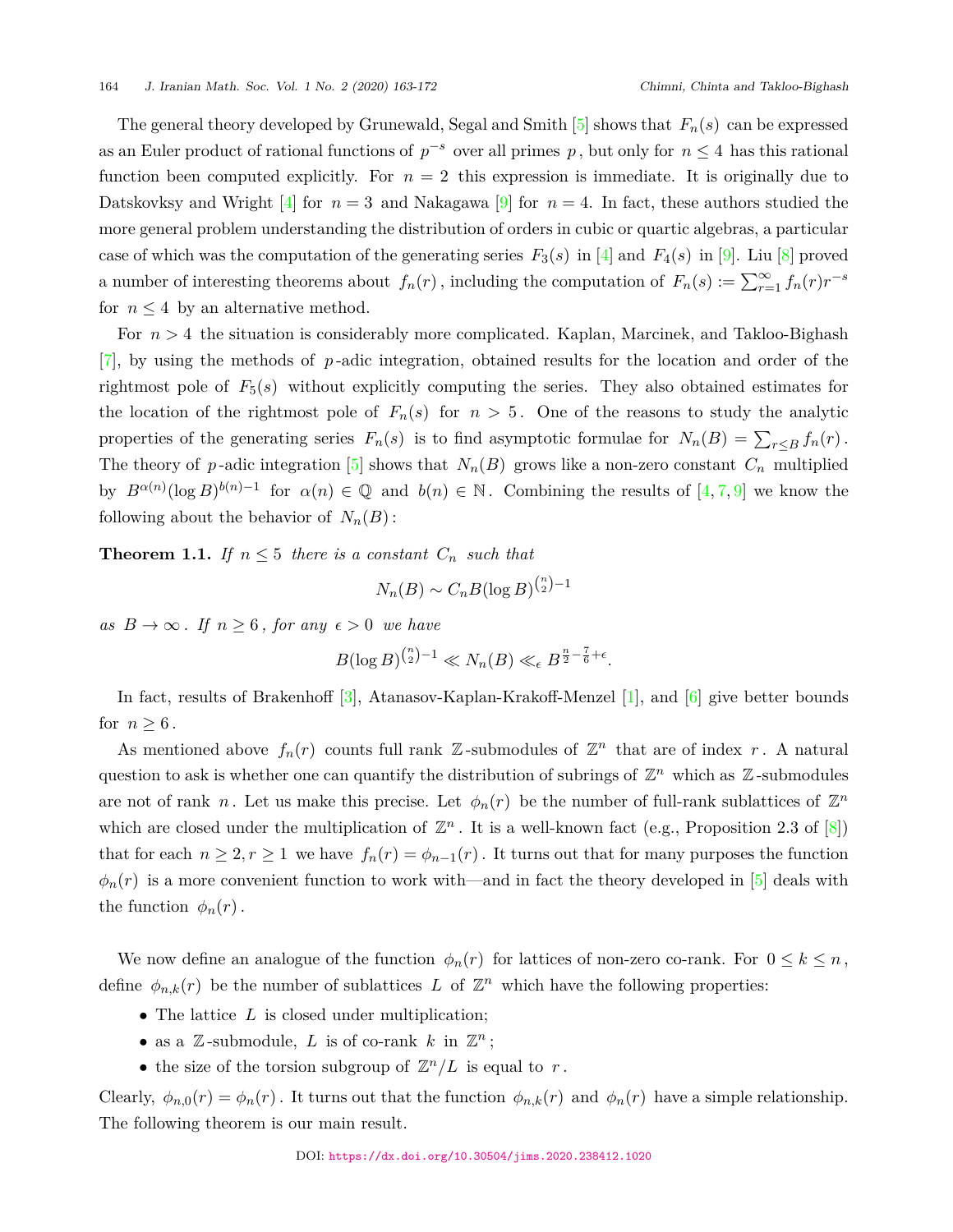*J. Iranian Math. Soc. Vol. 1 No. 2 (2020) 163-172 Chimni, Chinta and Takloo-Bighash* 165

<span id="page-2-0"></span>**Theorem 1.2.** *For all n, k, r we have*

$$
\phi_{n+k,k}(r) = \begin{Bmatrix} n+k+1 \\ n+1 \end{Bmatrix} \cdot \phi_n(r).
$$

*Here, for natural numbers*  $u, v$ ,  $\{u\atop v\}$  is the Stirling number of second kind defined as the number of *partitions of a set with u elements into v non-empty subsets.*

The main step in the proof of this theorem is a rigidity result (Theorem [2.4\)](#page-5-0) which determines exactly what types of lattices contribute to the counting function  $\phi_{n+k,k}(r)$ . The rest of the proof consists of a combinatorial argument counting these lattices. For information on Stirling numbers of the second kind, see [[2](#page-9-7)], especially Chapter 2, Section 3.

The rigidity result mentioned above is the statement that matrices corresponding to multiplicative sublattices will be of very special shape. The upshot of this result is that multiplicative sublattices of non-zero co-rank in  $\mathbb{Z}^n$  are all obtained from full rank multiplicative sublattices in various  $\mathbb{Z}^m$ 's for  $m < n$  in very specific ways. Let us illustrate the results we are about to prove using co-rank two multiplicative sublattices in  $\mathbb{Z}^4$ .

Define four maps  $\mathbb{Z}^2 \to \mathbb{Z}^4$  by the following formulae:

$$
f_1(x, y) = (x, y, 0, 0),
$$
  
\n
$$
f_2(x, y) = (x, y, y, 0),
$$
  
\n
$$
f_3(x, y) = (x, y, y, y),
$$
  
\n
$$
f_4(x, y) = (x, x, y, y).
$$

We can make more maps  $\mathbb{Z}^2 \to \mathbb{Z}^4$  by considering maps of the form  $\tau \circ f_j \circ \sigma$  for  $\sigma \in S_2, \tau \in S_4$ we call these maps *acceptable*. For example, the map that sends  $(x, y)$  to  $(y, x, 0, x)$  is acceptable. A consequence of our rigidity result is that if  $L$  is a multiplicative sublattice of co-rank two in  $\mathbb{Z}^4$ , then there is a multiplicative sublattice  $L'$  of full rank in  $\mathbb{Z}^2$  such that  $L = f(L')$  for some acceptable map f. Furthermore, the size of the torsion subgroup of  $\mathbb{Z}^4/L$  is equal to the index of  $L'$  in  $\mathbb{Z}^2$ . We will see that the scenario described here is completely general.

One can also consider a variation of Theorem [1.2](#page-2-0) for number fields. Let *L* be a number field of degree *n* and fix a positive integer  $k \leq n$ . We are interested in understanding  $\mathcal{R}_L(r;k)$  which we define to be the set of subrings *R* with identity of Z-co-rank *k* in  $\mathcal{O}_L$  such that  $\#(\mathcal{O}_L/R)_{tor} = r$ .

Then we have the following theorem:

<span id="page-2-1"></span>**Theorem 1.3.** *If*  $(n-k) \nmid n$ ,  $\mathcal{R}_L(r;k) = \emptyset$ . *If*  $(n-k) \nmid n$ ,

$$
\mathcal{R}_L(r;k) = \bigsqcup_K \mathcal{R}_K(r;0)
$$

*where the disjoint union is over subfields*  $K$  *of*  $L$  *of degree*  $n - k$ .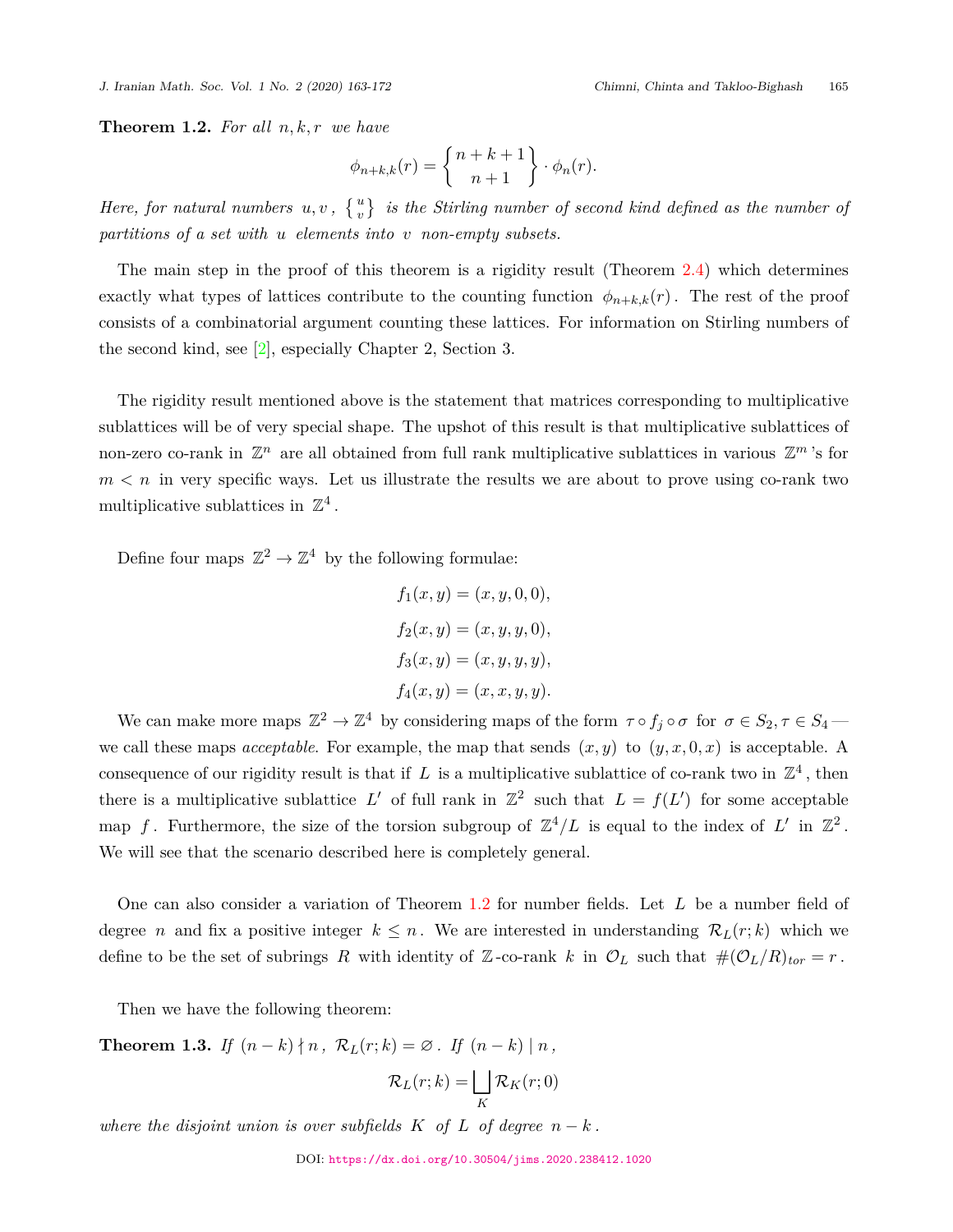Note that if  $K/\mathbb{Q}$  is a degree  $n-k$  extension,  $\mathcal{R}_K(r,0)$  is the finite set of full rank orders R in *K* such that  $\#(\mathcal{O}_K/R) = r$ . We set  $N_L(r;k) = \#R_L(r;k)$ . If  $k = 0$ , we write  $N_L(r)$  instead of  $N_L(r;0)$ . Then the theorem implies

$$
N_L(r;k) = \sum_K N_K(r),
$$

where the sum is over subfields  $K$  of  $L$  of degree  $n-k$ .

For example, if we let  $n_2$  be the number of quadratic subfields of L, then for all  $r \in \mathbb{N}$ , there are precisely  $n_2$  rank 2 subrings *R* with identity in *L* such that  $\#(\mathcal{O}_L/R)_{tor} = r$ . In particular,

$$
\sum_{R} \frac{1}{\#(\mathcal{O}_L/R)_{tor}^s} = n_2 \cdot \zeta(s),
$$

where the summation is over all  $\mathbb{Z}$ -rank 2 subrings with identity in  $L$ .

Theorem [1.2](#page-2-0) was discovered thanks to the Online Encyclopedia of Integer Sequences (OEIS). We computed a few values of the function  $\{n\}$  by hand and then a search through OEIS revealed the connection to the Stirling Numbers of the Second Kind. These numbers appear under sequence A008277 in the Encyclopedia [\[11](#page-9-8)].

This paper is organized as follows. In Section [2](#page-3-0) we review basic definitions and prove the rigidity theorem. We prove the main theorem in Section [3.](#page-5-1) The last section includes the proof of Theorem [1.3](#page-2-1).

## 2. **Rigidity Theorem**

<span id="page-3-0"></span>A *lattice* is a  $\mathbb{Z}$ -submodule of some  $\mathbb{Z}^n$ . When referring to a specific  $\mathbb{Z}^n$  we usually speak of a *sublattice*. We call a sublattice *L* of  $\mathbb{Z}^n$  a *multiplicative sublattice* if for every  $u, v \in L$  we have  $u \cdot v \in L$ . A multiplicative sublattice  $L$  is a subring if it contains the identity element  $(1, \ldots, 1)$ . We refer the reader to Liu  $[8]$  $[8]$  $[8]$  for basic properties of multiplicative lattices of full rank in  $\mathbb{Z}^n$ .

Let *L* be a lattice of rank *m* in  $\mathbb{Z}^n$ . We define the *co-rank* of *L* to be the integer  $n - m$ . The following lemma is an easy consequence of row operations.

<span id="page-3-1"></span>**Lemma 2.1.** *Given a lattice*  $L$  *in*  $\mathbb{Z}^n$  *of co-rank*  $k$  *there is an*  $(n-k) \times n$  *integral matrix*  $M = (x_{ij})$ *such that*  $x_{ij} = 0$  *whenever*  $j - i > k$ *, and with the property that the rows of M* generate *L*.

Note that the matrix *M* as in the lemma is not unique. In fact, if *A* is any  $(n-k) \times (n-k)$ lower triangular integral matrix with determinant 1, then AM is another matrix that satisfies the conditions of the lemma.

Let *M* be a matrix corresponding to the lattice *L* of co-rank *k* as in Lemma [2.1](#page-3-1). Then *L* is multiplicative if and only if for every two rows  $v, w$  of  $M, v \cdot w \in L$ .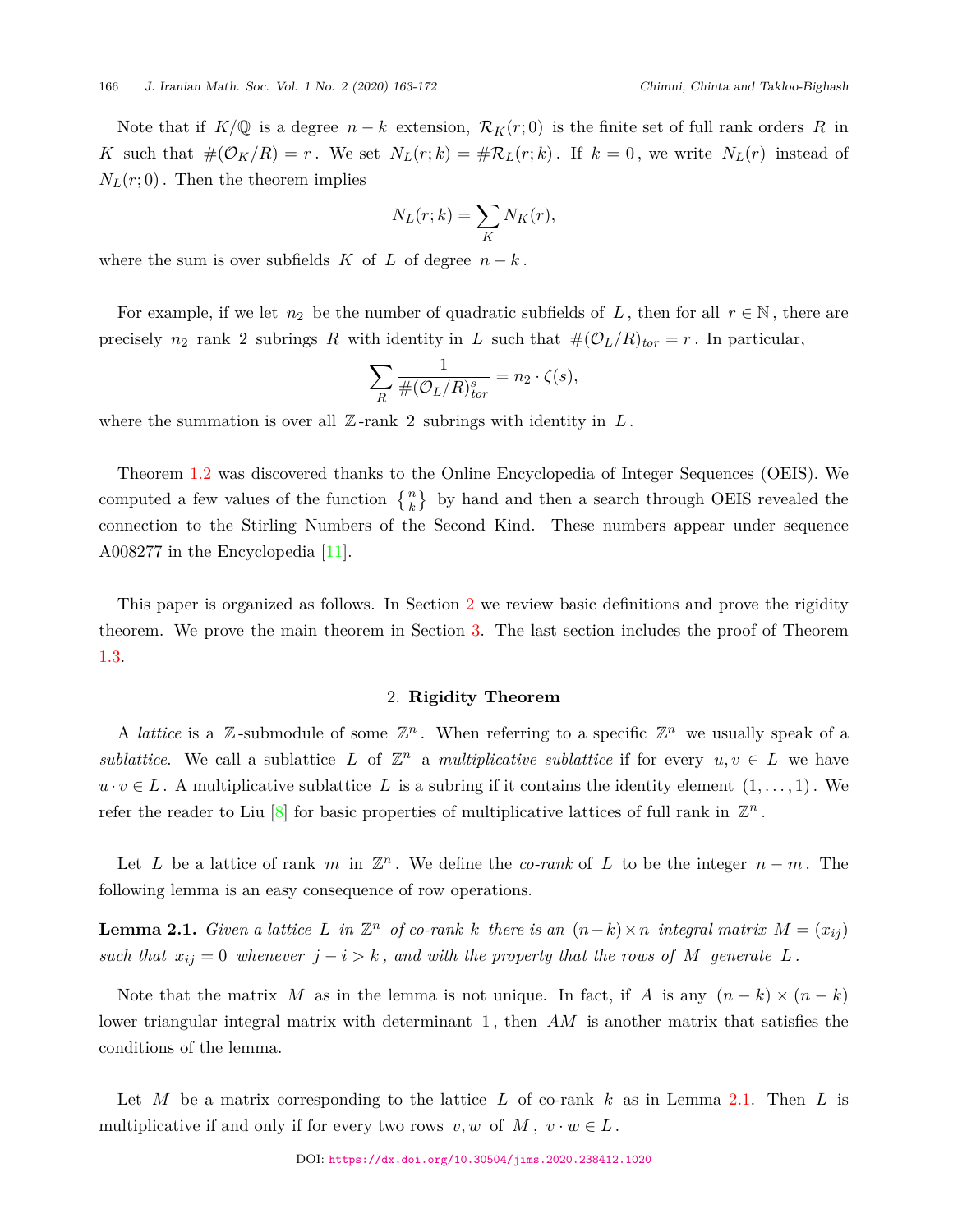**Proposition 2.2.** Let L be a multiplicative sublattice of  $\mathbb{Z}^n$  of co-rank 1. Then L has a basis which *forms the rows of a*  $(n-1) \times n$  *matrix M such that*  $M_{ij} = 0$  *if*  $i < j-1$  *and M has a column of zeros or two columns of M are identical.*

*Proof.* We prove this using induction on *n*. If  $n = 1$  then there is no sublattice of co-rank 1 so the result is vacuously true. So we consider the case  $n = 2$ . Any multiplicative sublattice L of co-rank 1 has rank 1 and therefore is generated by a non-zero row vector of length 2 ,

$$
M = \begin{bmatrix} x_{11} & x_{12} \end{bmatrix}.
$$

As  $L$  is multiplicative,  $M \cdot M$  should be a scalar multiple of  $M$ . Hence we get the following equations:

$$
(2.1a) \t\t x_{11}^2 = \lambda x_{11}
$$

$$
(2.1b) \t\t x_{12}^2 = \lambda x_{12}
$$

where  $\lambda \in \mathbb{Z}$ . Note that both  $x_{11}$  and  $x_{12}$  can't simultaneously be zero. If either of them are zero we get a zero column as desired and if both are non-zero we get that  $x_{11} = \lambda = x_{12}$  and in that case both columns are identical.

Now we assume that the result holds for  $n = k$  and show that it is true for  $n = k + 1$  Let L be a multiplicative sublattice of  $\mathbb{Z}^{k+1}$  of co-rank 1. Then *L* has a basis which forms the rows of a matrix  $M = (x_{ij})$  such that  $x_{ij} = 0$  for  $i < j - 1$ . Now M can be written as

$$
M = \begin{bmatrix} M' & 0 \\ v & x_{k,k+1} \end{bmatrix}.
$$

Let  $R_i$  denote the *i*<sup>th</sup> row of M. If  $x_{k,k+1} = 0$  then we have a column of zeros and we have nothing to prove. So from here on we assume that  $x_{k,k+1} \neq 0$ . Clearly M' represents a multiplicative sublattice of  $\mathbb{Z}^k$ . By the induction hypothesis  $M'$  has a column of zeros or a pair of identical columns.

**Case 1 :** *M′* has a column of zeros.

Suppose the  $j^{\text{th}}$  column of M' is 0. If  $x_{k,j} = 0$  we are done. So we assume that  $x_{k,j} \neq 0$ . Consider the product of the bottom row  $R_k$  of  $M$  with itself. Write

$$
R_k^2 = \sum_{m=1}^k \lambda_m R_m.
$$

So we have the following equations.

$$
(2.2a) \t\t\t x_{k,k+1}^2 = \lambda_k x_{k,k+1}
$$

$$
(2.2b) \t\t\t x_{k,j}^2 = \lambda_k x_{k,j}
$$

As  $x_{i,j} = 0$  for  $i \neq k$ . Since both  $x_{k,k+1}$  and  $x_{k,j}$  are non-zero we have  $x_{k,j} = \lambda_k = x_{k,k+1}$  which implies that the  $j^{\text{th}}$  and  $(k+1)^{\text{st}}$  columns are identical as all other entries are 0.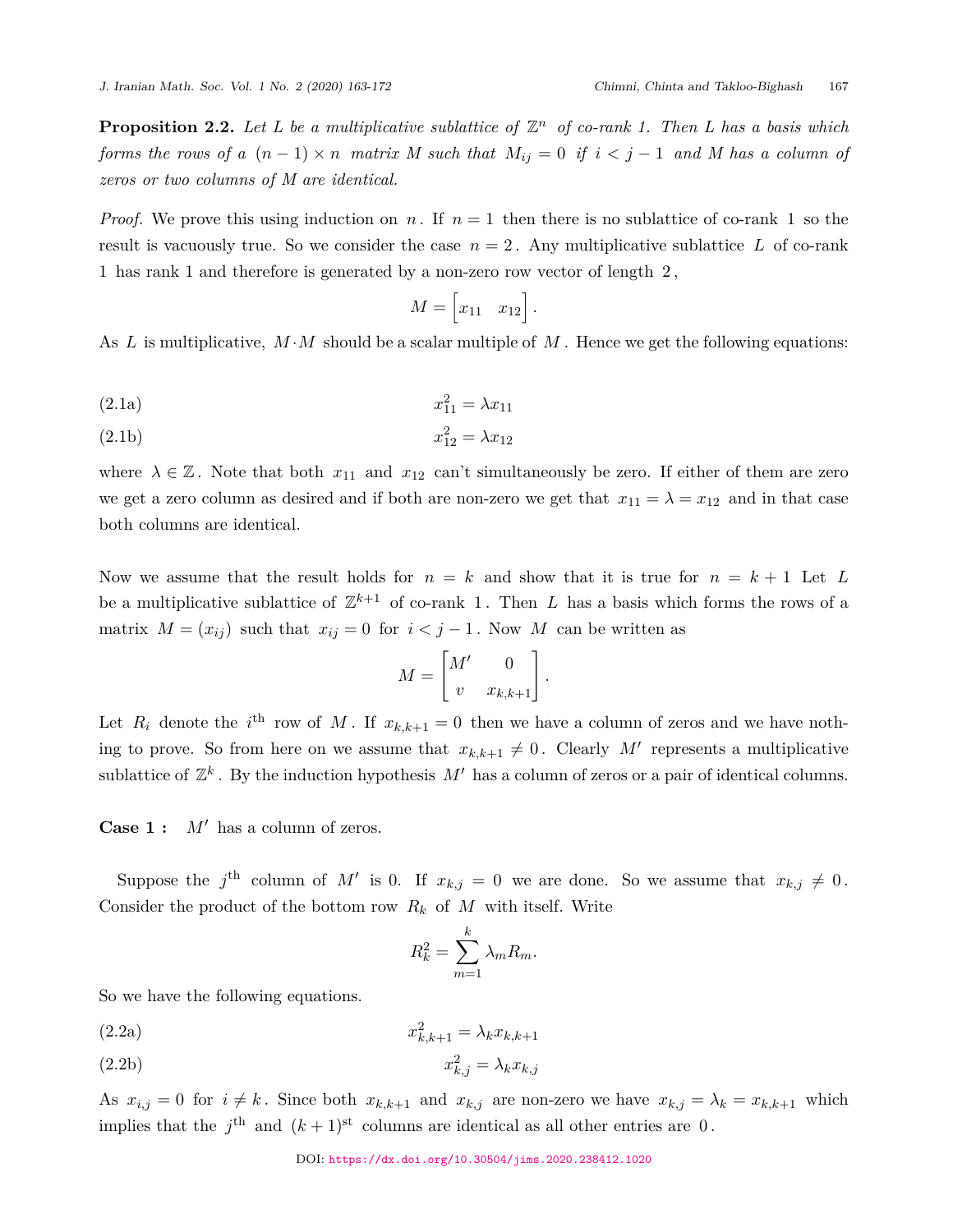# **Case 2 :** *M′* has a pair of identical columns.

Let the  $i^{\text{th}}$  and  $j^{\text{th}}$  columns of  $M'$  be equal. We can assume that these are non-zero columns as the first case already deals with zero columns. Therefore there is  $l < k$  such that  $x_{l,i} = x_{l,j} \neq 0$ . Now

$$
R_l \cdot R_k = \sum_{m=1}^k \gamma_m R_m
$$

*k*

So we have

(2.3a) 
$$
x_{k,i}x_{l,i} = \sum_{m=1}^{k} \gamma_m x_{m,i}
$$

$$
(2.3b) \t\t x_{k,j}x_{l,j} = \sum_{m=1}^{n} \gamma_m x_{m,j}
$$

$$
(2.3c) \t\t 0 = \gamma_k x_{k,k+1}
$$

 $\gamma_k = 0$  as  $x_{k,k+1} \neq 0$ . This and the fact that  $x_{m,i} = x_{m,j}$  for  $m < k$  gives us that each term in the summations in (3a) and (3b) are equal which implies that the sums are equal. Therefore we have that in fact  $x_{k,i}x_{l,i} = x_{k,j}x_{l,j}$ . Since  $x_{l,i} = x_{l,j} \neq 0$  we have  $x_{k,i} = x_{k,j}$ . So that the *i*<sup>th</sup> and *j*<sup>th</sup> columns of *M* are identical.

**Corollary 2.3.** *Any basis of a multiplicative lattice L of co-rank 1 will form the rows of an*  $(n-1) \times n$ *matrix M with*  $n-1$  *distinct non-zero columns.* 

*Proof.* The property of having a column of zeros or two identical columns is invariant under elementary row operations. This means that any matrix whose rows are the basis of a multiplicative sublattice of co-rank 1 of  $\mathbb{Z}^n$  will have this property.  $\Box$ 

<span id="page-5-0"></span>**Theorem 2.4** (Rigidity). Let L be a multiplicative sublattice of  $\mathbb{Z}^n$  of co-rank k, then every basis of *L forms the rows of a*  $(n-k) \times n$  *matrix M with exactly*  $n-k$  *distinct non-zero columns.* 

*Proof.* The matrix *M* has column rank  $n-k$ . Let's say the first  $n-k$  columns are linearly independent, and hence, distinct and nonzero. Let  $M^{(i)}$  be the  $(n-k) \times (n-k+1)$ -dimensional matrix obtained by appending the  $i^{th}$  column of *M* to the first  $n-k$  columns of *M*. Since the rows  $M^{(i)}$ generate a multiplicative sublattice of  $\mathbb{Z}^{n-k+1}$  of corank 1, the previous corollary implies that  $M^{(i)}$ has exactly *n − k* distinct nonzero columns. Hence the *i th* column of *M* must be equal to one of the first  $n-k$  columns or 0. Since this is true for all  $i, n-k < i \leq n$ , we conclude that the full matrix has exactly  $n - k$  distinct nonzero columns. □

# 3. **Proof of Theorem [1.2](#page-2-0)**

<span id="page-5-1"></span>We begin with a definition.

□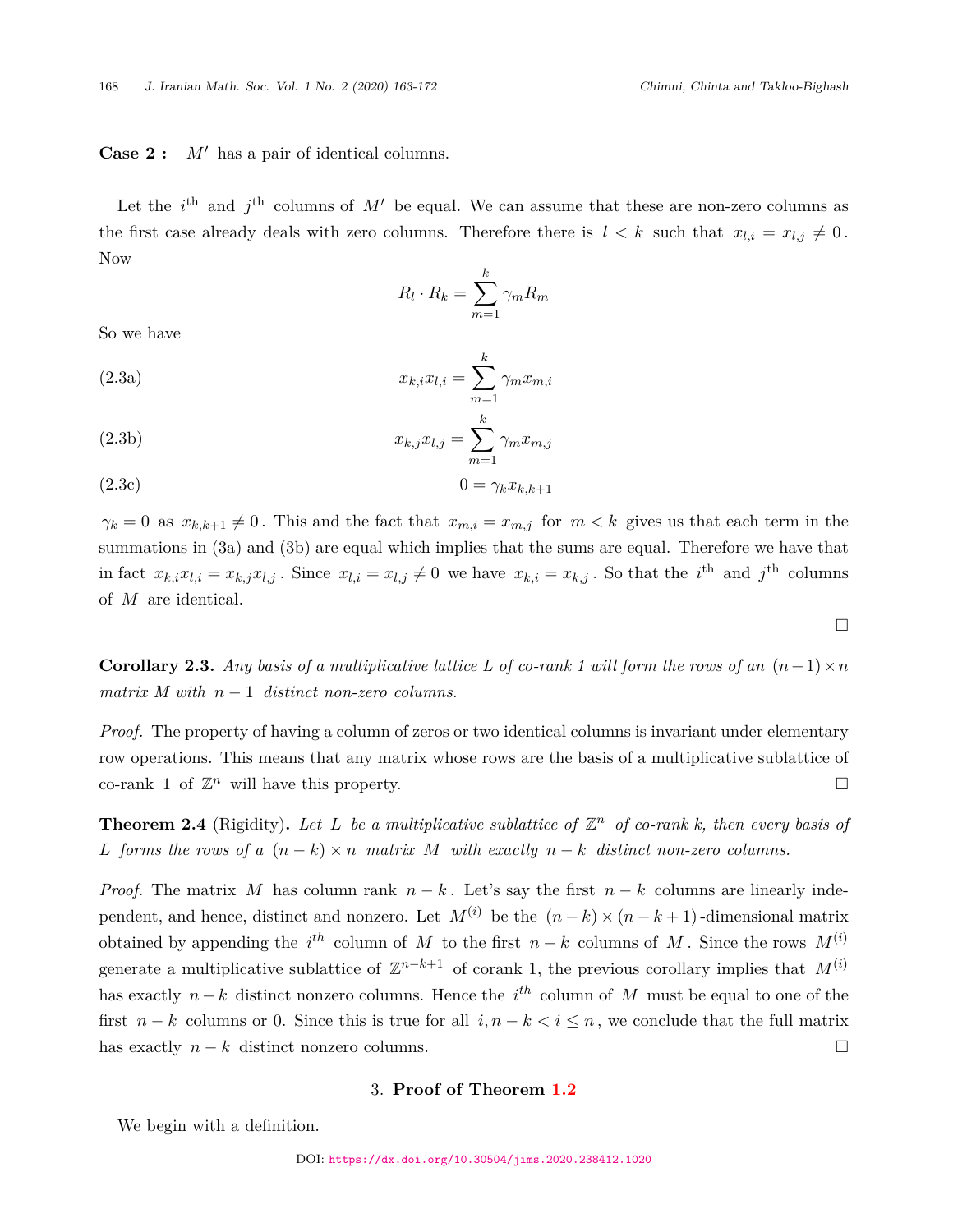**Definition 3.1.** *An injective map*

$$
g:\mathbb{Z}^n\to\mathbb{Z}^{n+k}
$$

of the form  $g(x_1,...,x_n) = (y_1,y_2,...,y_{n+k})$  with each  $y_j$  either equal to some  $x_i$  or 0 is called acceptable*.*

Theorem [2.4](#page-5-0) can be formulated as follows:

<span id="page-6-0"></span>**Theorem 3.2.** Any multiplicative sublattice of co-rank  $k$  in  $\mathbb{Z}^{n+k}$  is of the form  $g(L)$  where  $g$ :  $\mathbb{Z}^n \to \mathbb{Z}^{n+k}$  *is an acceptable map and L is a multiplicative sublattice of full rank in*  $\mathbb{Z}^n$ .

The next observation is simple but essential for what follows. In the proof we refer to the Smith Normal Form (SNF) of the lattice *L* to be the diagonal matrix corresponding to the SNF of any matrix *M* whose rows generate *L*.

**Lemma 3.3.** For any acceptable map g and any sublattice L in  $\mathbb{Z}^n$  of rank n, we have

$$
\#(\mathbb{Z}^{n+k}/g(L))_{\text{tor}}=[\mathbb{Z}^n:L].
$$

*Proof.* Let the Smith Normal form of the lattice *L* be *D*. Then  $[\mathbb{Z}^n : L] = Det(D)$ . It follows from the definition of an acceptable map that the Smith Normal Form of  $g(L)$  is

 $\begin{bmatrix} D & 0 \\ 0 & 0 \end{bmatrix}$ 

So that 
$$
\#(\mathbb{Z}^{n+k}/g(L))_{\text{tor}} = [\mathbb{Z}^n : L].
$$

Two acceptable maps  $g_1, g_2 : \mathbb{Z}^n \to \mathbb{Z}^{n+k}$  are called *equivalent* if there is a permutation  $\tau \in S_n$ such that  $g_1 = g_2 \circ \tau$ . We next describe a complete set of representatives for this equivalence relation.

Let  $g: \mathbb{Z}^n \to \mathbb{Z}^{n+k}$  be an acceptable map and  $\{f_i\}$  the standard basis for  $\mathbb{Z}^{n+k}$ . By definition of acceptable we can write

$$
g(x_1,\ldots,x_n)=\sum_{i=1}^n x_i\left(\sum_{j\in A_i^g}f_j\right).
$$

for a collection of subsets  ${A}^g_1$  $\{A_1^g, \ldots, A_n^g\}$  of  $\{1, \ldots, n+k\}$ . In fact, if we define  $A_0^g = \{0, \ldots, n+k\}$  $k$ *}*  $\bigcup_{i=1}^{n} A_i^g$  $\frac{g}{i}$ , then since each acceptable map is injective,  $A_i^g$  $i$ <sup>*g*</sup> is non empty for each *i* and  $\mathcal{P}^g :=$ *{A g*  $\{0, \ldots, n+k\}$  is a partition of  $\{0, \ldots, n+k\}$ . We will call an acceptable function *g ordered* if  $\min A_i^g$   $\lt$   $\min A_j^g$  whenever  $i < j$ . Given an arbitrary acceptable map g there exists exactly one permutation  $\tau \in S_n$  for which  $g \circ \tau$  is ordered. That is,

**Lemma 3.4.** *The set of ordered acceptable maps is a set of representatives for the equivalence classes of acceptable maps*  $\mathbb{Z}^n \to \mathbb{Z}^{n+k}$  *under the action of*  $S_n$ .

Going in the other direction, to a set partition  $P$  of  $\{0, \ldots, n+k\}$  into  $n+1$  parts, we may associate an ordered acceptable map  $g_p$  as follows. Begin by ordering  $P = \{A_0, A_1, ..., A_n\}$  in the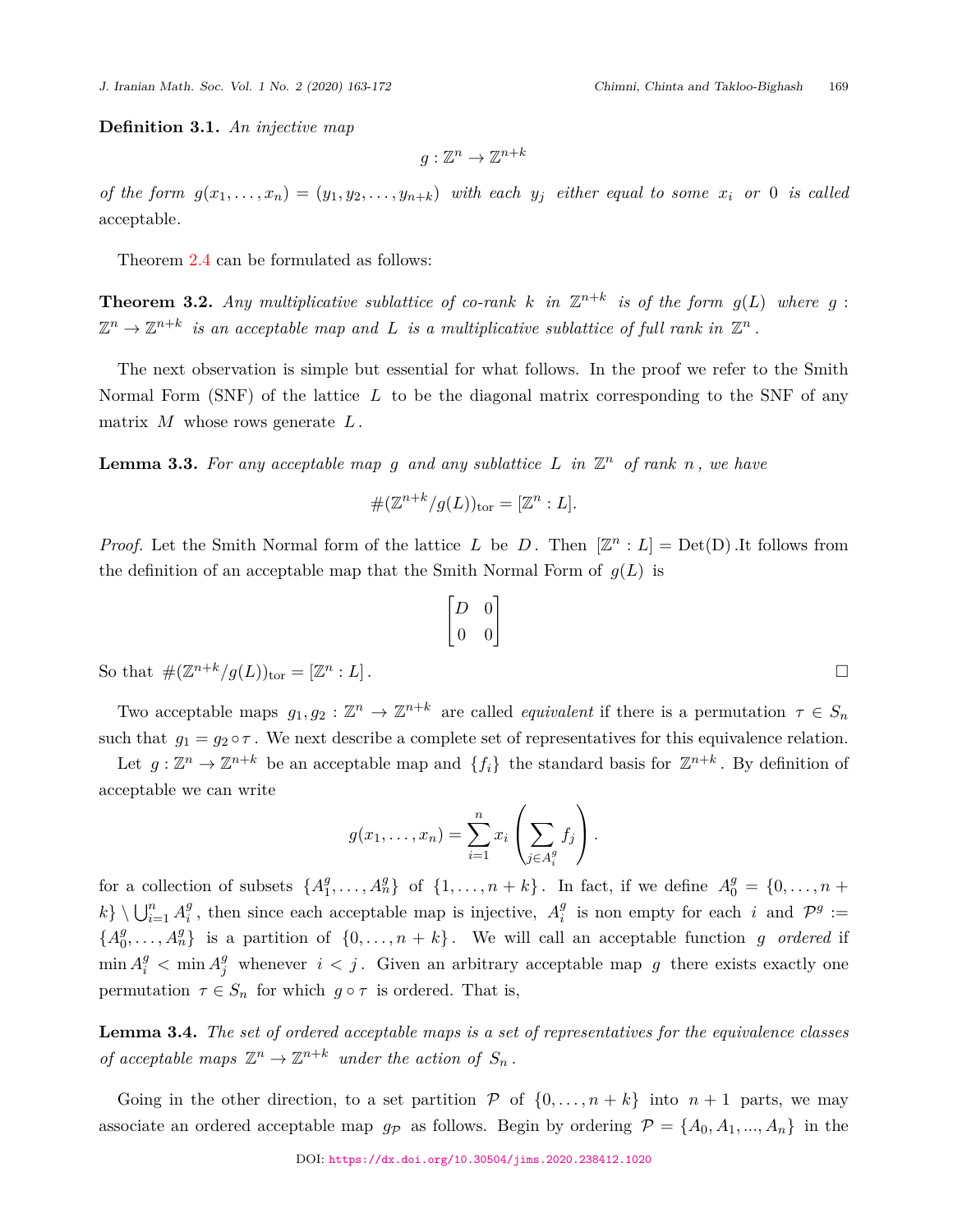following way: if  $i < j$  then  $\min(A_i) < \min(A_j)$ . In particular,  $0 \in A_0$ . Define

$$
g_{\mathcal{P}}(x_1,\ldots,x_n)=\sum_{i=1}^n x_i\left(\sum_{j\in A_i}f_j\right).
$$

For example  $\{\{0,3,4\},\{1,5\},\{2,7,8\},\{6\}\}\)$  corresponds to the map from  $\mathbb{Z}^3$  to  $\mathbb{Z}^8$  which sends

$$
(a, b, c) \mapsto (a, b, 0, 0, a, c, b, b),
$$

i.e., 0 is in the 3 and 4 spot, 'a' in the 1 and 5 entries, 'b' in the 2,7 and 8 entries and 'c' in the 6 th entry.

It is clear that the maps  $g \mapsto \mathcal{P}^g$  and  $\mathcal{P} \mapsto g_P$  are inverse to one another and provide a bijection between ordered acceptable maps  $\mathbb{Z}^n \to \mathbb{Z}^{n+k}$  and set partitions of  $\{0, \ldots, n+k\}$  into  $n+1$  parts. This and the definition of Stirling numbers of the second kind lead to the next corollary:

<span id="page-7-1"></span>**Corollary 3.5.** The number of equivalence classes of acceptable maps  $\mathbb{Z}^n \to \mathbb{Z}^{n+k}$  is equal to  $\left\{\n \begin{array}{c}\n n+k+1 \\
n+1\n \end{array}\n \right\}$ *.*

The final step in the proof of Theorem [1.2](#page-2-0) is a refinement of Theorem [3.2](#page-6-0).

<span id="page-7-0"></span>**Proposition 3.6.** Any multiplicative sublattice of co-rank  $k$  in  $\mathbb{Z}^{n+k}$  is of the form  $g(L)$  where  $g: \mathbb{Z}^n \to \mathbb{Z}^{n+k}$  is an ordered acceptable map and L is a multiplicative sublattice of full rank in  $\mathbb{Z}^n$ . *Moreover, such g and L are uniquely determined.*

*Proof.* A consequence of Theorem [2.4](#page-5-0) is that any multiplicative sublattice  $L'$  of co-rank  $k$  in  $\mathbb{Z}^{n+k}$ will correspond to some partition  $P$  of  $\{0, 1, \ldots n + k\}$  into  $n + 1$  parts. This partition is obtained by the same method that associated a partition to an acceptable map. The partition  $P$  corresponds to a unique ordered acceptable map  $f_{\mathcal{P}}$ . The lattice  $L'$  is clearly in the range of  $f_{\mathcal{P}}$  so  $f_{\mathcal{P}}^{-1}(L')$  is the unique lattice  $L$  in  $\mathbb{Z}^n$  which maps to  $L'$  under  $f_{\mathcal{P}}$ .

<span id="page-7-2"></span>*Proof of Theorem [1.2](#page-2-0).* Combine Proposition [3.6](#page-7-0) with Corollary [3.5.](#page-7-1) □

# 4. **Proof of Theorem [1.3](#page-2-1)**

Recall the notation from the introduction. Let *L* be a number field of degree *n* and we fix a positive integer  $k \leq n$ . We define  $\mathcal{R}_L(r;k)$  to be the set of subrings R with identity of Z-co-rank *k* in  $\mathcal{O}_L$  such that  $\#(\mathcal{O}_L/R)_{tor} = r$ .

Suppose  $\mathcal{R}_L(r;k) \neq \emptyset$ , and let  $R \in \mathcal{R}_L(r;k)$ . Let  $K = \mathbb{Q}(R)$  be the subfield of L generated by *R*. By [[10,](#page-9-9) Section 2.1, Theorem 1 ],  $R \subset \mathcal{O}_K$ .

**Lemma 4.1.** *We have*  $[K : \mathbb{Q}] = n - k$ .

*Proof.* Let  $\alpha_1, \ldots, \alpha_{n-k}$  be a Z-basis of R. It is easy to see that  $\alpha_1, \ldots, \alpha_{n-k}$  are Q-linearly independent. We will show that *K* is equal to Q-subspace of *L* spanned by  $\alpha_1, \ldots, \alpha_{n-k}$ , denote this latter vector space by  $\mathbb{Q}R$ . It is clear that  $\mathbb{Q}R$  is closed under addition and multiplication. We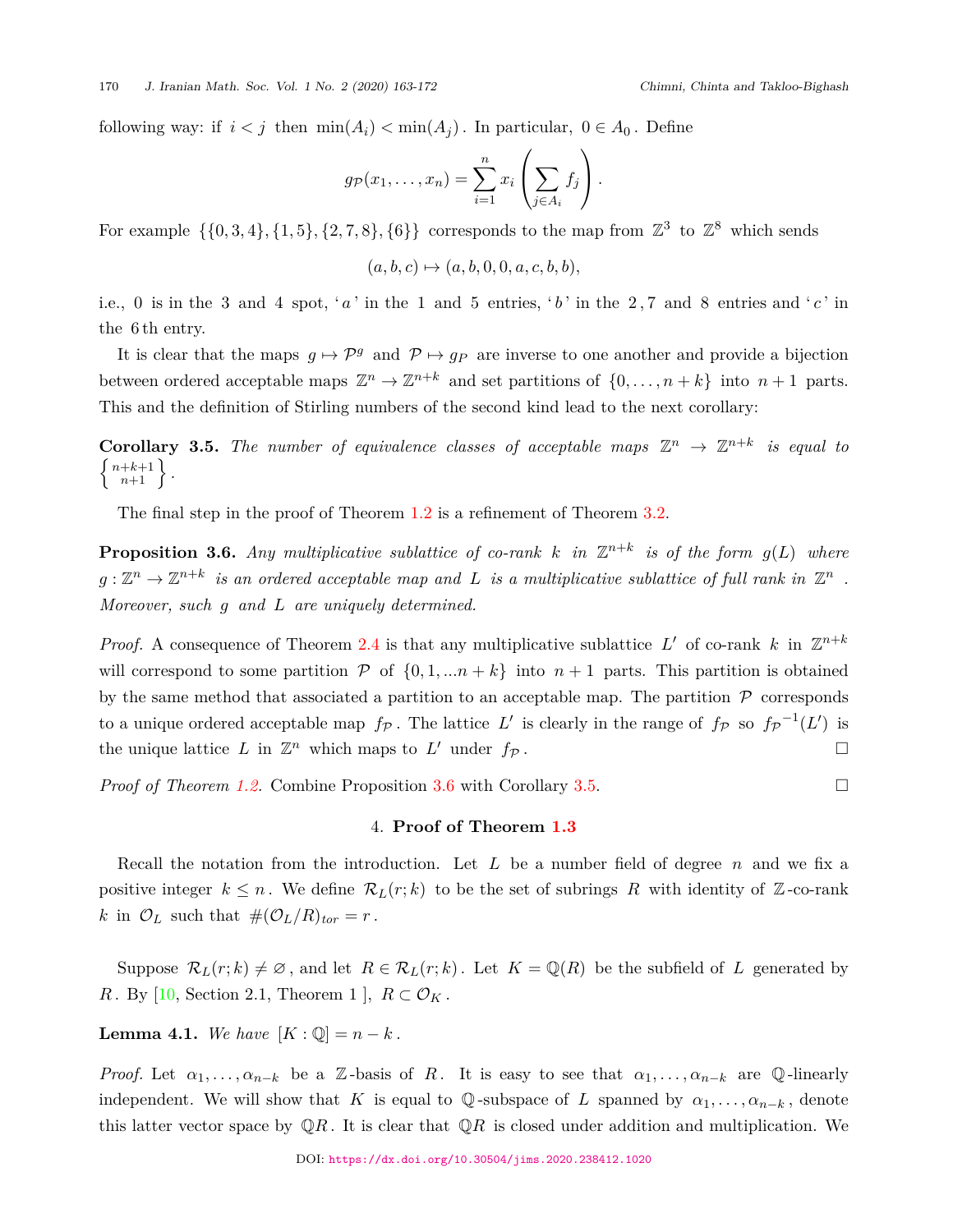just need to show that it is closed under inversion. Let  $z \in \mathbb{Q}R$ . Then there is an integer *m* such that  $x = mz \in R$ . It is sufficient to show that  $x^{-1} \in \mathbb{Q}R$ . Since x is algebraic over  $\mathbb{Q}$ , there are rational numbers  $c_0, \ldots, c_l$  such that  $x^{-1} = c_0 + c_1 x + \cdots + c_l x^l$ , but this latter expression is in  $\mathbb{Q}R$ because  $1, x, \ldots, x^l \in R$ .

As a result, since  $\mathbb{Q} \subset K \subset L$ ,  $(n-k) | n$ . In particular, if  $(n-k) | n$ , then  $\mathcal{R}_L(r;k) = \emptyset$ . This means that *R* is a  $\mathbb{Z}$ -module of full rank in  $\mathcal{O}_K$ , and by the classification theorem of finitely generated modules over a PID,  $\mathcal{O}_K/R$  is finite. Our next goal is to prove that  $\#(\mathcal{O}_L/R)_{tor} = \#(\mathcal{O}_K/R)$ . We need a lemma:

**Lemma 4.2.** Let  $0 \rightarrow A \rightarrow B \rightarrow C \rightarrow 0$  be an exact sequence of S-modules, with S some *commutative ring with identity. Assume*  $C_{tor} = 0$ *. Then*  $A_{tor} \simeq B_{tor}$ *.* 

*Proof.* Let  $f: A \to B$  and  $g: B \to C$  be the relevant maps. Clearly, since f injective, f injects  $A_{tor}$  into  $B_{tor}$ . We need to show f maps  $A_{tor}$  onto  $B_{tor}$ . Let  $x \in B_{tor}$ . Then  $g(x) \in C_{tor} = \{0\}$ . So  $x \in \text{ker } g = \text{im } f$ . Hence there is  $y \in A$  such that  $x = f(y)$ . Since  $x \in B_{tor}$ , there is a non-zero  $s \in S$  such that  $sx = 0$ . Consequently,  $0 = sx = sf(y) = f(sy)$ . Since f is injective and  $f(sy) = 0$ , we conclude that  $sy = 0$  and as a result  $y \in A_{tor}$ .

We apply this lemma in the following fashion: We have an exact sequence

$$
0 \to \mathcal{O}_K/R \to \mathcal{O}_L/R \to \mathcal{O}_L/\mathcal{O}_K \to 0.
$$

We claim  $(\mathcal{O}_L/\mathcal{O}_K)_{tor}$  considered as a Z-module is trivial. Let  $z \in \mathcal{O}_L$  represent a torsion element in  $(\mathcal{O}_L/\mathcal{O}_K)_{tor}$ . This means there is a non-zero  $m \in \mathbb{Z}$  such that  $mz \in \mathcal{O}_K$ . This means  $z \in K$ , but  $z \in \mathcal{O}_L$ , so  $z \in K \cap \mathcal{O}_L = \mathcal{O}_K$ . The lemma implies

$$
\#(\mathcal{O}_L/R)_{tor} = \#(\mathcal{O}_K/R)_{tor} = \#(\mathcal{O}_K/R).
$$

The theorem is now immediate.

#### **Acknowledgments**

The second named author is partially supported by NSF DMS 1601289. The third author wishes to thank the Simons Foundation for partial support of his work through a Collaboration Grant. The authors wish to thank Nathan Kaplan for helpful conversations and Samit Dasgupta for a crucial comment that was used in Section [4](#page-7-2). We also wish to thank the referee for a careful reading of the manuscript and making numerous comments that led various improvements of the paper and also for suggesting that we consider the case of number fields.

#### **REFERENCES**

<span id="page-8-0"></span>[1] S. Atanasov, N. Kaplan, B. Krakoff and J. Menzel, Counting finite index subrings of  $\mathbb{Z}^n$ , [arXive-printsarXiv:]( arXiv e-prints arXiv:1609.06433.) [1609.06433.]( arXiv e-prints arXiv:1609.06433.)